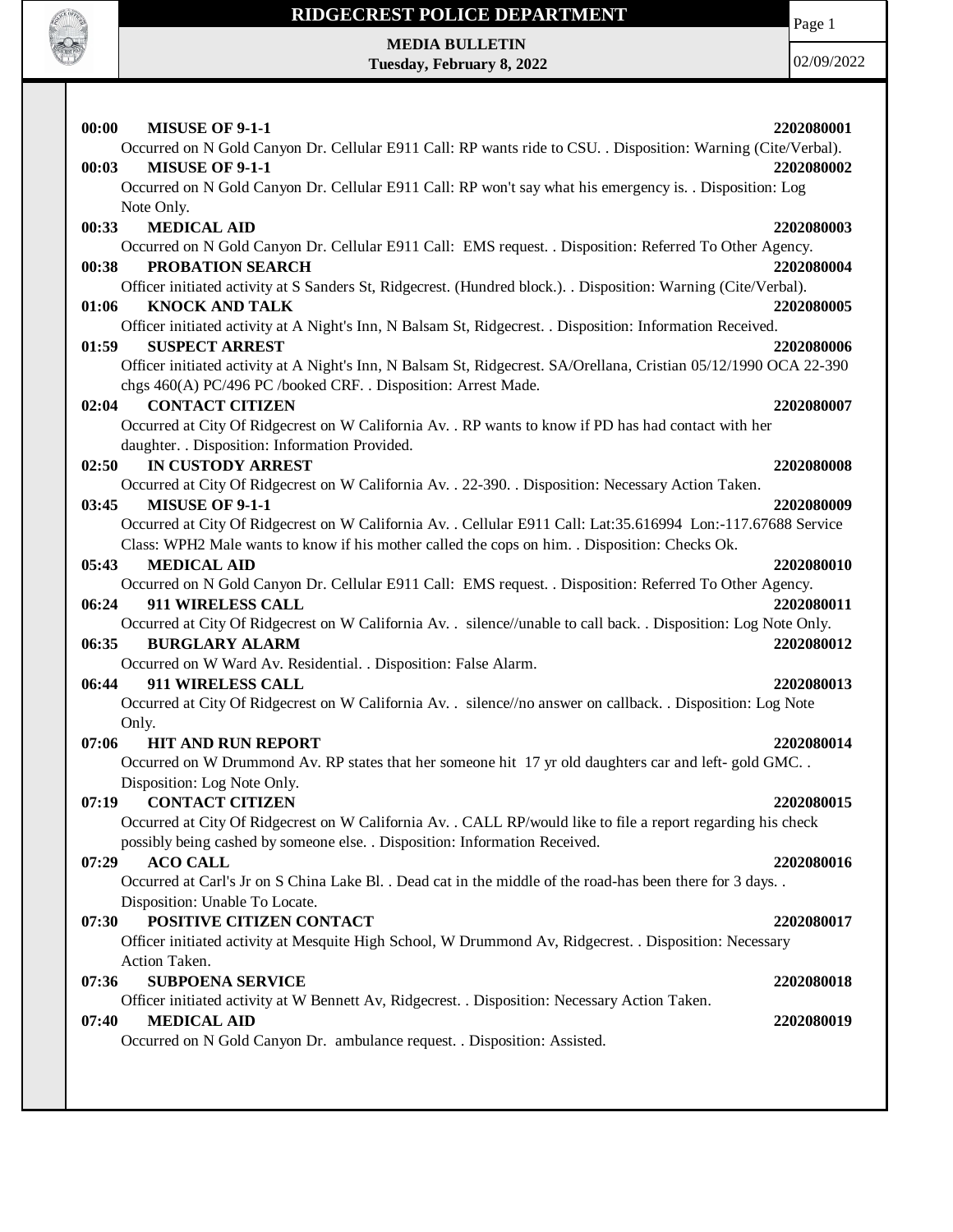

Page 2

**MEDIA BULLETIN Tuesday, February 8, 2022**

| 07:51<br>POSITIVE CITIZEN CONTACT                                                                                                                        | 2202080020 |
|----------------------------------------------------------------------------------------------------------------------------------------------------------|------------|
| Officer initiated activity at Faller Elementary School, W Upjohn Av, Ridgecrest. . Disposition: Necessary<br>Action Taken.                               |            |
| <b>SUBPOENA SERVICE</b><br>07:52                                                                                                                         | 2202080021 |
| Officer initiated activity at S Norma St, Ridgecrest. . Disposition: Negative Contact.                                                                   |            |
| <b>CONTACT CITIZEN</b><br>07:54                                                                                                                          | 2202080022 |
| Occurred at City Of Ridgecrest on W California Av. . Call rp. rp states her car is still missing. rp states she tried                                    |            |
| to report it missing a few days ago but because the veh is not in her name she could not report it                                                       |            |
| Disposition: Information Provided.                                                                                                                       |            |
| <b>BURGLARY ALARM</b><br>07:56                                                                                                                           | 2202080023 |
| Occurred at Dutch Bros on S China Lake Bl. . Commercial. . Disposition: Checks Ok.                                                                       |            |
| <b>CONTACT CITIZEN</b><br>08:04                                                                                                                          | 2202080024 |
| Officer initiated activity at Faller Elementary School, W Upjohn Av, Ridgecrest. . Disposition: Information                                              |            |
| Provided.                                                                                                                                                |            |
| 08:14<br><b>WELFARE CHECK</b>                                                                                                                            | 2202080025 |
| Occurred at Sands Mobile Home Park on W Ridgecrest Bl. . Rp requesting welck on elderly male subj. .                                                     |            |
| Disposition: Necessary Action Taken.                                                                                                                     |            |
| <b>SUSPECT ARREST</b><br>08:16                                                                                                                           | 2202080026 |
| Officer initiated activity at E Dolphin, San Bernardino County. SA/Stokes, Alicia 10/08/88 Ramey<br>WNO/17457/\$35k/VC 10851(A); PC 245(A)(1) OCA 22-328 |            |
| booked CRF. . Disposition: Arrest Made.                                                                                                                  |            |
| 911 WIRELESS CALL<br>08:18                                                                                                                               | 2202080027 |
| Occurred at City Of Ridgecrest on W California Av. . silence//no answer on callback. . Disposition: Log Note                                             |            |
| Only.                                                                                                                                                    |            |
| 911 FOLLOW UP<br>08:21                                                                                                                                   | 2202080028 |
| Occurred on N Randall St. silence//on call back male subj stated misdial. Disposition: Checks Ok.                                                        |            |
| 08:22<br><b>TICKET SIGN OFF</b>                                                                                                                          | 2202080029 |
| Occurred at City Of Ridgecrest on W California Av. . Ticket sign off- fee paid. . Disposition: Checks Ok.                                                |            |
| <b>CONTACT CITIZEN</b><br>08:25                                                                                                                          | 2202080030 |
| Officer initiated activity at Murray Middle School, E Drummond Av, Ridgecrest. . Disposition: Information                                                |            |
| Received.                                                                                                                                                |            |
| <b>VEHICLE CHECK</b><br>08:28                                                                                                                            | 2202080031 |
| Officer initiated activity at City Of Ridgecrest, W California Av, Ridgecrest. . Disposition: Checks Ok.                                                 |            |
| <b>STOLEN VEHICLE REPORT</b><br>08:33                                                                                                                    | 2202080032 |
| Occurred on N Gold Canyon Dr. Service Class: VOIP rp requesting to speak to an officer regarding her veh                                                 |            |
| being stolen. . Disposition: Cancelled by RP.                                                                                                            |            |
| <b>SUBPOENA SERVICE</b><br>08:47<br>Officer initiated activity at N Norma St, Ridgecrest. . Disposition: Negative Contact.                               | 2202080033 |
| POSITIVE CITIZEN CONTACT<br>08:52                                                                                                                        | 2202080034 |
| Officer initiated activity at Murray Middle School, E Drummond Av, Ridgecrest. Passing period. . Disposition:                                            |            |
| Necessary Action Taken.                                                                                                                                  |            |
| <b>BURGLARY ALARM</b><br>08:54                                                                                                                           | 2202080035 |
| Occurred at Dutch Bros on S China Lake Bl. . Commercial. . Disposition: False Alarm.                                                                     |            |
| 09:00<br><b>CONTACT CITIZEN</b>                                                                                                                          | 2202080036 |
| Officer initiated activity at Murray Middle School, E Drummond Av, Ridgecrest. . Disposition: Report Taken.                                              |            |
| <b>SUBPOENA SERVICE</b><br>09:01                                                                                                                         | 2202080037 |
| Officer initiated activity at Santiago Ridgecrest Estates, W Ward Av, Ridgecrest. . Disposition: Negative                                                |            |
| Contact.                                                                                                                                                 |            |
|                                                                                                                                                          |            |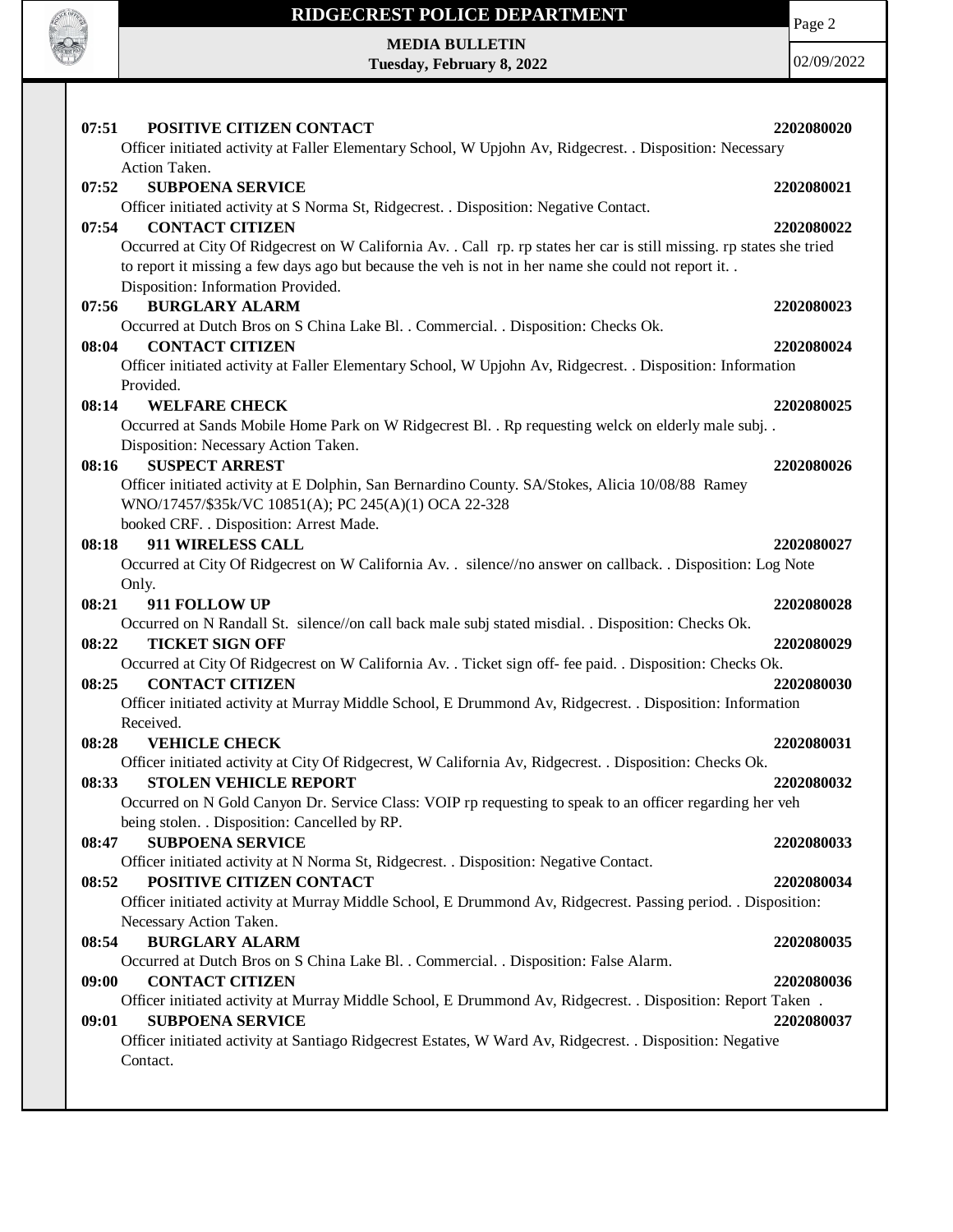

Page 3

**MEDIA BULLETIN Tuesday, February 8, 2022**

| <b>SUBPOENA SERVICE</b><br>09:16                                                                                | 2202080038     |
|-----------------------------------------------------------------------------------------------------------------|----------------|
| Officer initiated activity at S Porter St, Ridgecrest. . Disposition: Necessary Action Taken.                   |                |
| <b>CONTACT CITIZEN</b><br>09:22                                                                                 | 2202080039     |
| Officer initiated activity at James Monroe Middle School, W Church Av, Ridgecrest. . Disposition: Information   |                |
| Received.                                                                                                       |                |
| <b>CONTACT CITIZEN</b><br>09:48                                                                                 | 2202080040     |
| Officer initiated activity at Burroughs High School, E French Av, Ridgecrest. . Disposition: Information        |                |
| Received.                                                                                                       |                |
| <b>INFORMATION</b><br>09:53                                                                                     | 2202080041     |
| Occurred at City Of Ridgecrest on W California Av. Disposition: Information Provided.                           |                |
| RUNAWAY/OUT OF CONTROL JUVENILE<br>10:11                                                                        | 2202080042     |
| Officer initiated activity at Pierce Elementary School, N Gold Canyon Dr, Ridgecrest. . Disposition: Warning    |                |
| (Cite/Verbal).                                                                                                  |                |
| <b>WARRANT ARREST</b><br>10:12                                                                                  | 2202080043     |
| Officer initiated activity at S Sanders St/W Upjohn Av, Ridgecrest. SA/Bleier, John 04/01/62                    | opn chg/PC 148 |
| (a)(1)                                                                                                          |                |
| WNO/BV014287A/No Bail/PC 3455(A)                                                                                |                |
| WNO/RM053871A/\$12k /HS 11364; PC 602(M)                                                                        |                |
| booked CRF. . Disposition: Arrest Made.                                                                         |                |
| 10:23<br><b>TERRORIST THREATS</b>                                                                               | 2202080044     |
| Officer initiated activity at Murray Middle School, E Drummond Av, Ridgecrest. . Disposition: Report Taken.     |                |
| <b>FOUND PROPERTY</b><br>10:28                                                                                  | 2202080045     |
| Occurred at E French Av/N China Lake Bl. Found phone. . Disposition: Report Taken.                              |                |
| 10:28<br><b>WARRANT ARREST</b>                                                                                  | 2202080046     |
| Officer initiated activity at N Wayne St, Ridgecrest. SA/Williams, Annabelle 06/22/98 RM051151A/\$2,500/VC      |                |
| 12500(A); VC 4000(A) ARREST 19-2261 cited/rel'd. . Disposition: Arrest Made.                                    |                |
| 10:31<br><b>MEDICAL AID</b>                                                                                     | 2202080047     |
| Occurred on W Perdew Av. ambulance request. . Disposition: Referred To Other Agency.                            |                |
| <b>STOLEN VEHICLE REPORT</b><br>10:31                                                                           | 2202080048     |
| Occurred at U-Haul on W Ridgecrest Bl. . Uhaul truck was taken- needs to file a report. . Disposition: Referred |                |
| To Other Agency.                                                                                                |                |
| PRISONER TRANSPORT<br>10:42                                                                                     | 2202080049     |
| Occurred at City Of Ridgecrest on W California Av. Disposition: Necessary Action Taken.                         |                |
| <b>WELFARE CHECK</b><br>11:20                                                                                   | 2202080050     |
| Occurred on N Gold Canyon Dr. Unknown address/rp would like us to check on her mother /rp states she            |                |
| hasn't heard from her in a couple of days. . Disposition: Checks Ok.                                            |                |
| <b>STOLEN VEHICLE REPORT</b><br>11:36                                                                           | 2202080051     |
| Occurred on N Sierra View St. Veh is missing. . Disposition: Necessary Action Taken.                            |                |
| 11:44<br><b>DRUNK IN PUBLIC</b>                                                                                 | 2202080052     |
| Occurred at Denny's on N China Lake Bl. . Service Class: BUSN male subj trying to fight                         |                |
| customers//wma/beard/hat/blk sweater on the side of the restaurant. . Disposition: Necessary Action Taken.      |                |
| <b>CONTACT CITIZEN</b><br>11:59                                                                                 | 2202080053     |
| Occurred at City Of Ridgecrest on W California Av. . RP took her car to the car wash by the Post Office and it  |                |
| damaged her car. . Disposition: Negative Contact.                                                               |                |
| <b>FOLLOW UP</b><br>12:24                                                                                       | 2202080054     |
| Officer initiated activity at N Robalo St, Ridgecrest. . Disposition: Negative Contact.                         |                |
| <b>EXTRA PATROL</b><br>12:35                                                                                    | 2202080055     |
| Officer initiated activity at Tennis Courts, E French Av, Ridgecrest. . Disposition: Checks Ok.                 |                |
|                                                                                                                 |                |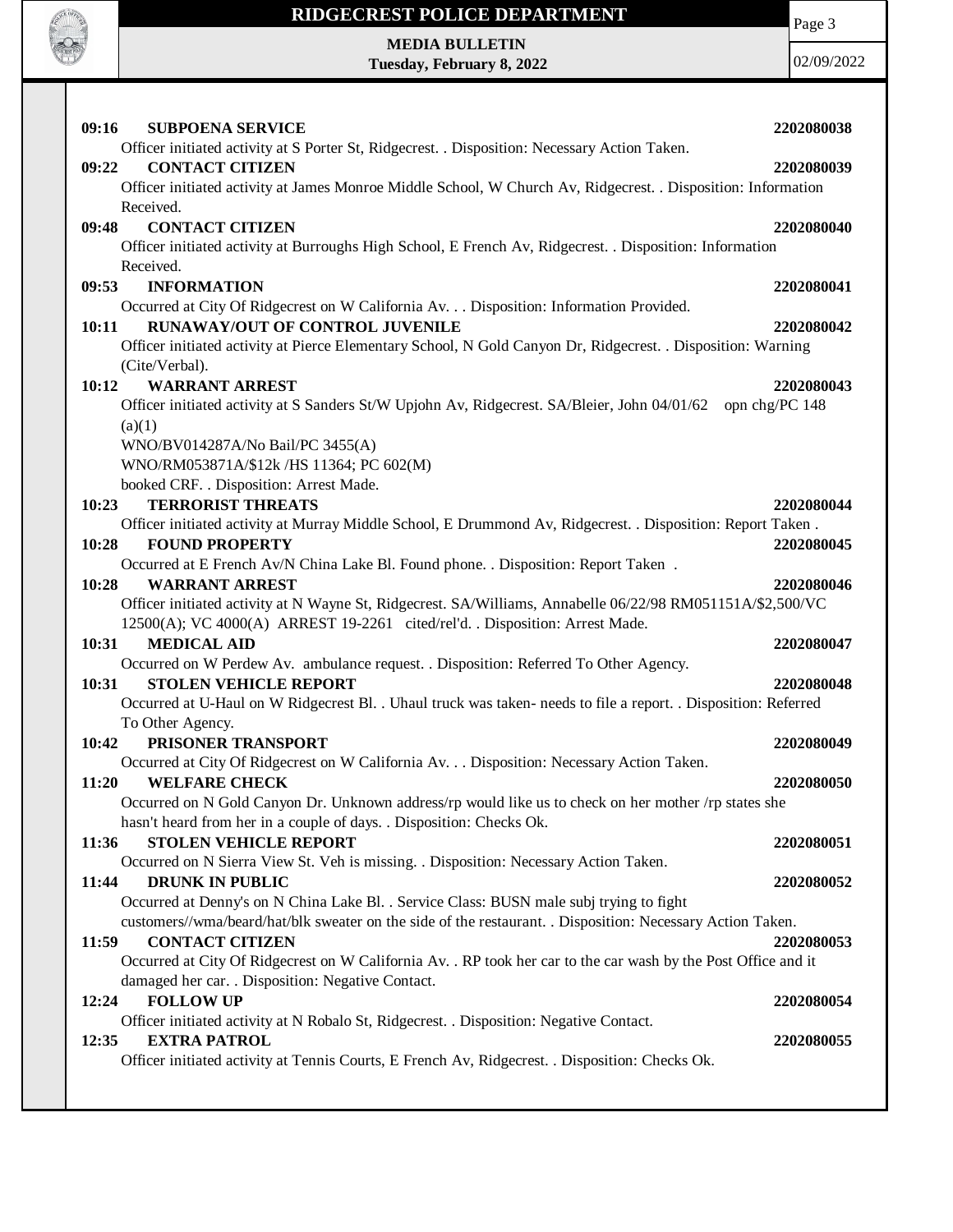

Page 4

**MEDIA BULLETIN Tuesday, February 8, 2022**

| 12:40<br><b>EXTRA PATROL</b><br>Officer initiated activity at Murray Middle School, E Drummond Av, Ridgecrest. . Disposition: Warning                                            | 2202080056 |
|----------------------------------------------------------------------------------------------------------------------------------------------------------------------------------|------------|
| (Cite/Verbal).<br><b>FOLLOW UP</b><br>12:42                                                                                                                                      | 2202080057 |
| Officer initiated activity at Mesquite High School, W Drummond Av, Ridgecrest. . Disposition: Checks Ok.                                                                         |            |
| <b>CONTACT CITIZEN</b><br>13:04                                                                                                                                                  | 2202080058 |
| Occurred at City Of Ridgecrest on W California Av. . rp is in las vegas, susp is in Ridgecrest. . Disposition:                                                                   |            |
| Negative Contact.                                                                                                                                                                |            |
| <b>ACO - ANIMAL BITE</b><br>13:09                                                                                                                                                | 2202080059 |
| Officer initiated activity at Animal Shelter, S County Line Rd, Ridgecrest. . Disposition: Report Taken.                                                                         |            |
| RUNAWAY/OUT OF CONTROL JUVENILE<br>13:18                                                                                                                                         | 2202080060 |
| Officer initiated activity at Burroughs High School, E French Av, Ridgecrest. . Disposition: Counselled.                                                                         |            |
| 13:24<br><b>SAFETY HAZARD</b>                                                                                                                                                    | 2202080061 |
| Occurred at E Ridgecrest Bl/N American St. 2nd caller about the mattress in the street. . Disposition: Necessary                                                                 |            |
| Action Taken.                                                                                                                                                                    |            |
| <b>ACO CALL</b><br>13:26                                                                                                                                                         | 2202080062 |
| Occurred at S Downs St/W Dolphin Av. 2 large dogs running loose/yellow lab and brown and white spotted<br>dog /DOT in the desert by the church. . Disposition: Unable To Locate. |            |
| 911 WIRELESS CALL<br>13:57                                                                                                                                                       | 2202080063 |
| Occurred at City Of Ridgecrest on W California Av. . music in background//no answer on callback                                                                                  |            |
| Disposition: Log Note Only.                                                                                                                                                      |            |
| <b>FOOT PATROL</b><br>14:01                                                                                                                                                      | 2202080064 |
| Officer initiated activity at James Monroe Middle School, W Church Av, Ridgecrest. . Disposition: Checks Ok.                                                                     |            |
| <b>SUSPICIOUS PERSON</b><br>14:12                                                                                                                                                | 2202080065 |
| Occurred on N Sims St. (Hundred block.) Rp states that a person down the street came outside and started                                                                         |            |
| yelling Disposition: Negative Contact.                                                                                                                                           |            |
| RUNAWAY/OUT OF CONTROL JUVENILE<br>14:16                                                                                                                                         | 2202080066 |
| Officer initiated activity at Burroughs High School, E French Av, Ridgecrest. . Disposition: Warning                                                                             |            |
| (Cite/Verbal).                                                                                                                                                                   |            |
| <b>CONTACT CITIZEN</b><br>14:20                                                                                                                                                  | 2202080067 |
| Occurred on W Benson Av. Rp states is throwing things at the Rp. . Disposition: Information Provided.                                                                            |            |
| <b>DOMESTIC DISTURBANCE</b><br>14:33                                                                                                                                             | 2202080068 |
| Occurred at Econo Lodge on W Inyokern Rd. . male/female                                                                                                                          |            |
| DVIR between Christie Leon and Ryan Cavender/dating/cohab/no children in common/arguing over                                                                                     |            |
| relationship issues. . Disposition: Domestic Violence Documentation.                                                                                                             |            |
| <b>CONTACT CITIZEN</b><br>14:34<br>Officer initiated activity at W Weiman/N Strucker, Kern County. . Disposition: Necessary Action Taken.                                        | 2202080069 |
| <b>TRAFFIC SIGNAL PROBLEM</b><br>14:34                                                                                                                                           | 2202080070 |
| Occurred at W Inyokern Rd/N Norma St. Rp states left turn lane light facing westbound is out. . Disposition:                                                                     |            |
| Checks Ok.                                                                                                                                                                       |            |
| RUNAWAY/OUT OF CONTROL JUVENILE<br>14:41                                                                                                                                         | 2202080071 |
| Officer initiated activity at Burroughs High School, E French Av, Ridgecrest. . Disposition: Warning                                                                             |            |
| (Cite/Verbal).                                                                                                                                                                   |            |
| <b>MEDICAL AID</b><br>14:47                                                                                                                                                      | 2202080072 |
| Occurred on Ocotillo Av. lift assist. . Disposition: Referred To Other Agency.                                                                                                   |            |
| PEDESTRIAN CHECK<br>14:53                                                                                                                                                        | 2202080073 |
| Officer initiated activity at Econo Lodge, W Inyokern Rd, Ridgecrest. . Disposition: Necessary Action Taken.                                                                     |            |
|                                                                                                                                                                                  |            |
|                                                                                                                                                                                  |            |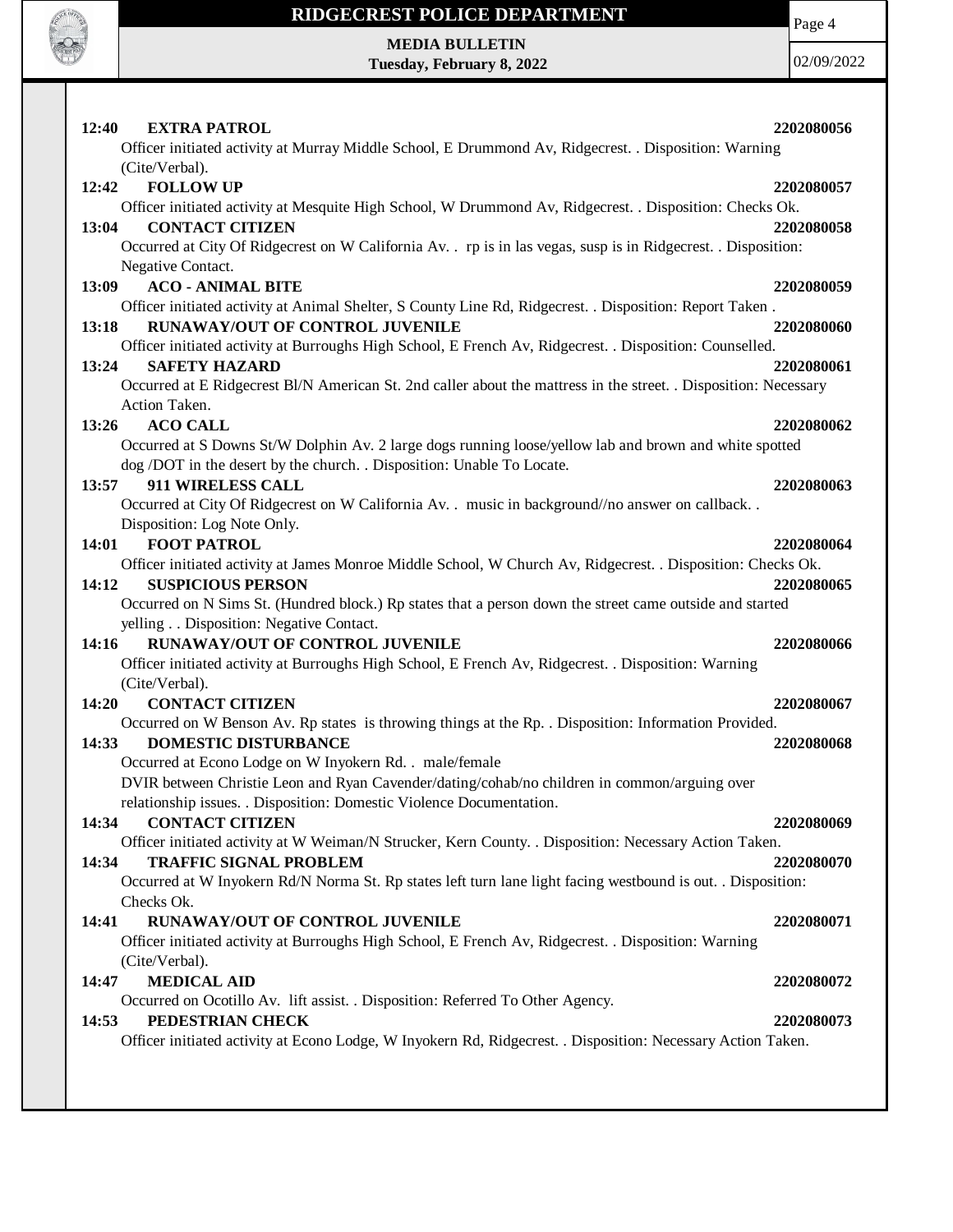

Page 5

**MEDIA BULLETIN Tuesday, February 8, 2022**

| <b>CONTACT CITIZEN</b><br>15:03                                                                                                                            | 2202080074 |
|------------------------------------------------------------------------------------------------------------------------------------------------------------|------------|
| Occurred on S Silver Ridge St. Rp would like to file a report on a missing license plate. . Disposition: Report                                            |            |
| Taken.                                                                                                                                                     |            |
| 15:27<br><b>CONTACT CITIZEN</b>                                                                                                                            | 2202080075 |
| Occurred at Desert Empire Fairgrounds on S Richmond Rd. rp requesting assistance to go to CSU                                                              |            |
| DVIR between Emily Marsden and Hunter Powell/dating/cohab/one child in common/arguing over dog                                                             |            |
| damaging trailer and other issues. . Disposition: Domestic Violence Documentation.                                                                         |            |
| <b>ACO CALL</b><br>15:35                                                                                                                                   | 2202080076 |
| Officer initiated activity at W Church Av/S China Lake Bl, Ridgecrest. Atl dead cat. . Disposition: Necessary                                              |            |
| Action Taken.                                                                                                                                              |            |
| <b>ACO CALL</b><br>15:40                                                                                                                                   | 2202080077 |
| Officer initiated activity at S China Lake Bl, Ridgecrest. Dead cat. . Disposition: Necessary Action Taken.                                                |            |
| 15:42<br>PATROL CHECK                                                                                                                                      | 2202080078 |
| Officer initiated activity at Skate Park, E French Av, Ridgecrest. . Disposition: Checks Ok.                                                               |            |
| 16:19<br>PEDESTRIAN CHECK                                                                                                                                  | 2202080079 |
| Officer initiated activity at Stater Brothers #109, N China Lake Bl, Ridgecrest. . Disposition: Checks Ok.                                                 |            |
| 16:22<br><b>JUVENILE PROBLEM</b>                                                                                                                           | 2202080080 |
| Occurred at Upjohn Park on E Upjohn Av. . Parents have the told a group of juv to stop climbing -RP states it's<br>about 6 juvs. . Disposition: Checks Ok. |            |
| 16:22<br>DOMESTIC DISTURBANCE                                                                                                                              | 2202080081 |
| Occurred at Sierra Lanes on S China Lake Bl. . Rp states white suv possibly toy 4 runner, male & female                                                    |            |
| arguing, wma punched xray in face, male half dragged xray by her hair, got back in suv and last seen parked in                                             |            |
| alley behind                                                                                                                                               |            |
| xray in white / bluejean capris,. . Disposition: Unable To Locate.                                                                                         |            |
| 16:26<br><b>ACO CALL</b>                                                                                                                                   | 2202080082 |
| Officer initiated activity at N Helena St, Ridgecrest. F/u dogbite. . Disposition: Necessary Action Taken.                                                 |            |
| <b>ACO CALL</b><br>16:39                                                                                                                                   | 2202080083 |
| Occurred at N Norma St/W Ward Av. 2 rottweilers running loose, heading southbound on norma /rp states                                                      |            |
| they appear to be over 100lbs. . Disposition: Animal Control Handled.                                                                                      |            |
| 17:01<br><b>MISUSE OF 9-1-1</b>                                                                                                                            | 2202080084 |
| Occurred at City Of Ridgecrest on W California Av. . male subj asking for the local FBI field office number. .                                             |            |
| Disposition: Log Note Only.                                                                                                                                |            |
| <b>CONTACT CITIZEN</b><br>17:06                                                                                                                            | 2202080085 |
| Occurred at City Of Ridgecrest on W California Av. . Rp req cont from p5. . Disposition: Information Received.                                             |            |
| <b>MEDICAL AID</b><br>17:20                                                                                                                                | 2202080086 |
| Occurred on W Perdew Av. ambulance request. . Disposition: Referred To Other Agency.                                                                       |            |
| 17:47<br>DOMESTIC DISTURBANCE                                                                                                                              | 2202080087 |
| Occurred at Dollar General #14155 on W Drummond Av. . Male and female fighting, wma shaved head/black                                                      |            |
| hoodie white writing, male hit and pushed the female, female screaming help, male got back in passenger seat                                               |            |
| of car, told xray to get in the car and drive, wmj loaded things into car, wmj is in red shirt. all 3 subj left in gray                                    |            |
| crossover suv type veh, xray driving, peeled out last seen nb drummond towards del taco. . Disposition:                                                    |            |
| Unable To Locate.                                                                                                                                          |            |
| <b>SUSPICIOUS CIRCUMSTANCES</b><br>18:34                                                                                                                   | 2202080088 |
| Occurred at Quality Inn on S China Lake Bl. . Cellular E911 Call: RP stating there are two men molesting 2 little                                          |            |
| girls in room/no further info. . Disposition: Unfounded.                                                                                                   |            |
| <b>BURGLARY ALARM</b><br>18:56                                                                                                                             | 2202080089 |
| Occurred at Bureau Of Land Management on S Richmond Rd. . N entry door. . Disposition: Checks Ok.                                                          |            |
|                                                                                                                                                            |            |
|                                                                                                                                                            |            |